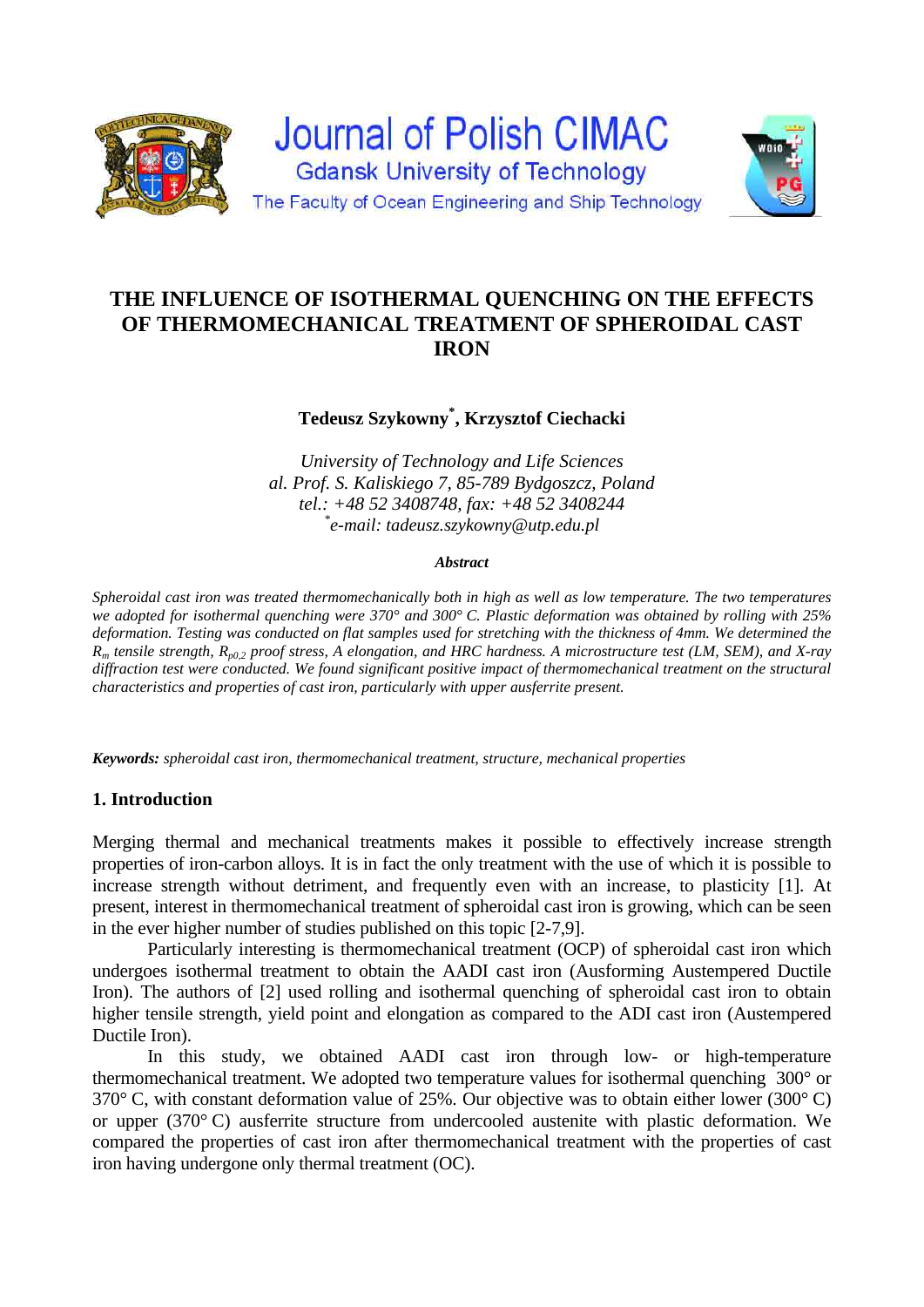#### **2. Material, Schedule and Test Methods**

In the study, we used spheroidal low-copper cast iron with the chemical content as seen in Table 1.

| <b>Element</b> |      | Si   | Mn   | D    |      | $\mathcal{L}_{\mathbf{m}}$ | Cu   | Мø   |
|----------------|------|------|------|------|------|----------------------------|------|------|
| % of mass      | 3.76 | 3.07 | 0.35 | 0.07 | 0.02 | 0.04                       | 0.48 | 0.06 |

*Table 1. Chemical content of cast iron, % of mass* 

The cast iron has been classified as grade EN-GJS-600-03. Its structure can be seen in Figure 1.



*Figure 1. Cast iron microstructure in the as-cast condition, magnified 250x, times, nital edged* 

We cast YII samples in green-sand moulds. From the cuboid part of the wedge, we cut flat samples to be stretched, with the thickness of 4mm, measurement section width of 10mm, and measurement section length of 70mm. The samples were then treated as shown in Figure 2. The 25% cold work along the sample thickness was created through rolling on a rolling mill with plain-bodied rolls having the diameter of 95mm. Cast iron samples were austenitized in a chamber furnace, and quenched isothermally in a bath furnace with SO140 saltpetre.



*Figure 2. Spheroidal cast iron treatment diagram: a) high-temperature thermomechanical treatment (WOCP), b) low-temperature thermomechanical treatment (NOCP), c) isothermal heat treatment (OC)* 

The strength testing was conducted on an INSTRON 8501 machine. Using typical tensile tests (PN-EN ISO 6892-1:2010), we established the values of the  $Rp_{0,2}$  yield point, Rm tensile strength, and A relative elongation. Microscopic examinations were conducted on microsections etched with 2% HNO3 solution. We used optical microscopy (NU2 microscope) or scanning microscopy (JSM 5600 microscopy).

 X-ray diffraction testing was conducted on a DRON diffractometer. We used iron-filtered radiation from a cobalt anode lamp. Based on diffractogramms, we determined the type and lattice parameters of phases present in a cast iron matrix. Austenite content was established by direct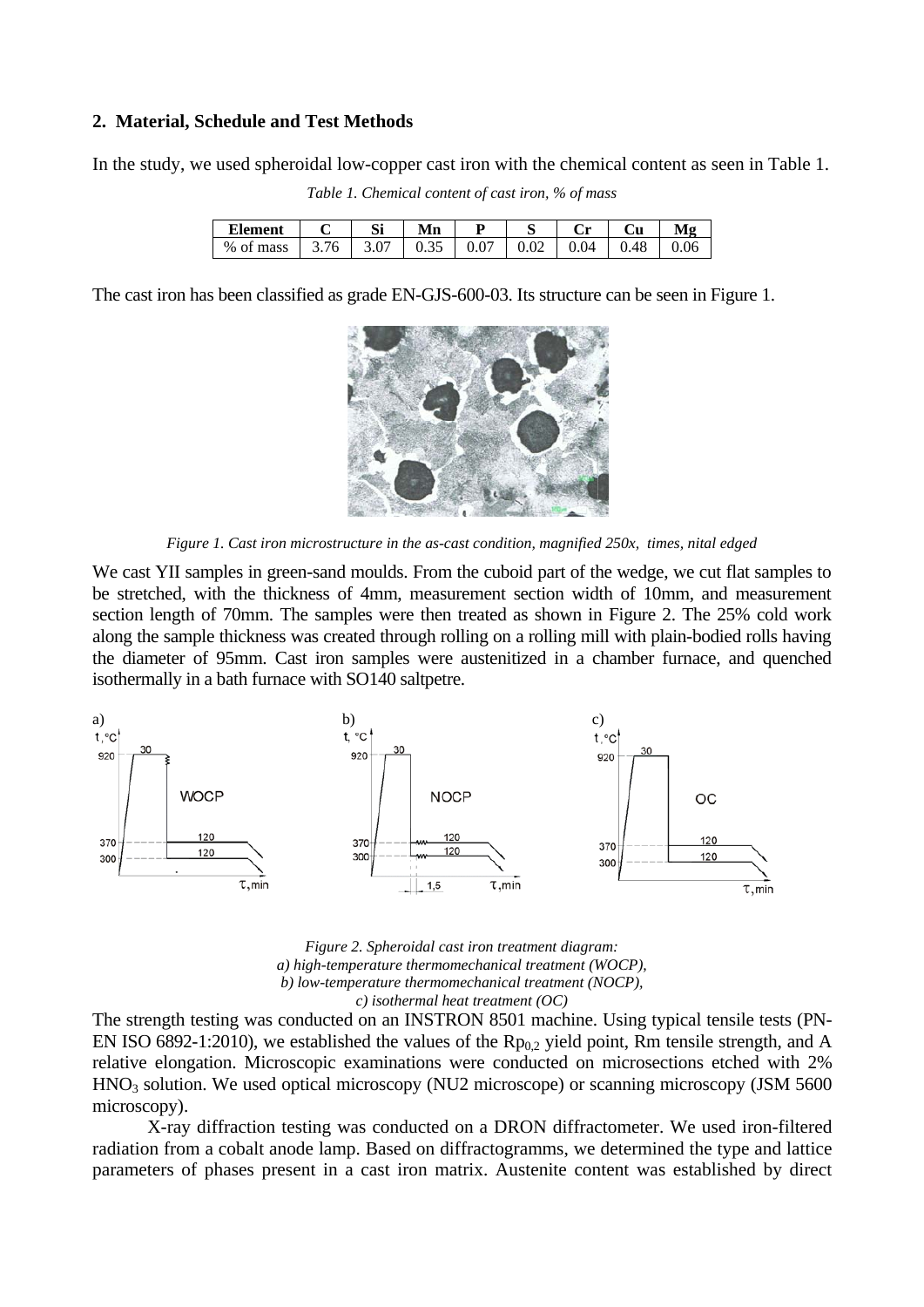comparison [10].

 Carbon content in austenite was calculated based on the lattice parameter according to the relationship cited by Ogi K. et al. [8]:

$$
C_{\gamma} = \frac{a_{\gamma} - 0.35621}{0.00441} \tag{1}
$$

where:

 $C_{\gamma}$  – carbon content in austenite, % of mass;

 $a<sub>v</sub>$  – austenite lattice parameter, nm.

The value of the austenite lattice parameter was calculated from the following formula:

$$
a = \frac{\lambda}{2\sin\Theta} \sqrt{h^2 + k^2 + l^2}
$$
 (2)

where:

 $\lambda - \text{Co}_{\text{K}\alpha1.2}$  wave equal to 0.179021nm;  $\theta$  – diffraction angle, °; h,k,l – Miller plane indices.

The austenite lattice parameter was determined based on angular line location {111}, whereas the ferrite lattice parameter – based on angular line location in relation to the planes {110}.

#### **3. Test Results and Their Analysis**

The results of the static tensile and hardness tests are shown in Table 2. The tensile test results are the mean from three measurements, whereas the hardness test was conducted nine times on each sample. We set confidence interval for the mean values with  $1-\alpha = 0.95$ .

| Isothermal<br>quenching<br>temperature,<br>t, $^{\circ}C$ | Type of<br>treatment | $Rp0.2$ , MPa     | Rm, MPa       | A, %          | Hardness,<br><b>HRC</b> |
|-----------------------------------------------------------|----------------------|-------------------|---------------|---------------|-------------------------|
| 370                                                       | <b>WOCP</b>          | $808 + 18$        | $1112 + 26$   | $5.7 \pm 0.3$ | $38.7 \pm 0.6$          |
|                                                           | <b>NOCP</b>          | $1080 \pm 23$     | $1252 \pm 19$ | $2.5 \pm 0.2$ | $43.1 \pm 1.1$          |
|                                                           | OC                   | $828 + 28$        | $1072 \pm 33$ | $5.1 \pm 0.2$ | $37.0 \pm 0.8$          |
| 300                                                       | <b>WOCP</b>          | $1001 + 29$       | $1199 + 22$   | $2.9 \pm 0.2$ | $42.5 \pm 1.1$          |
|                                                           | <b>NOCP</b>          | $\qquad \qquad -$ | $893 + 38$    | $0.4 \pm 0.3$ | $48.9 \pm 1.6$          |
|                                                           | OC                   | $752 + 32$        | $1381 \pm 36$ | $6.0 \pm 0.4$ | $46.2 \pm 1.1$          |

*Table 2. Mechanical properties of cast iron depending on the type of treatment and isothermal quenching temperature* 

X-ray diffraction results are shown in Table 3.

*Table 3. X-Ray diffraction results* 

| Isothermal<br>quenching<br>temperature,<br>t, $^{\circ}C$ | Type of<br>treatment | Phase<br>composition* | $a_{\gamma}^{(1)}$ nm | $C_{\nu}^{2)}$ % mas. | $v_{\gamma}^{3}$ % obj. | $a_{\alpha}^{4}$ nm |
|-----------------------------------------------------------|----------------------|-----------------------|-----------------------|-----------------------|-------------------------|---------------------|
| 370                                                       | <b>WOCP</b>          | $F+A+P$               | 0.36217               | 1.35                  | 38.1                    | 0.28590             |
|                                                           | <b>NOCP</b>          | $F+A$                 | 0.36264               | 1.46                  | 47.0                    | 0.28621             |
|                                                           | OC                   | $F+A$                 | 0.36264               | 1.46                  | 30.1                    | 0.28515             |
| 300                                                       | <b>WOCP</b>          | $F+A$                 | 0.36219               | 1.36                  | 25.5                    | 0.28585             |
|                                                           | <b>NOCP</b>          | $F+A+M$               | 0.36287               | 1.51                  | 30.1                    | 0.28607             |
|                                                           | OC                   | $F+A$                 | 0.36233               | 1.39                  | 16.7                    | 0.28607             |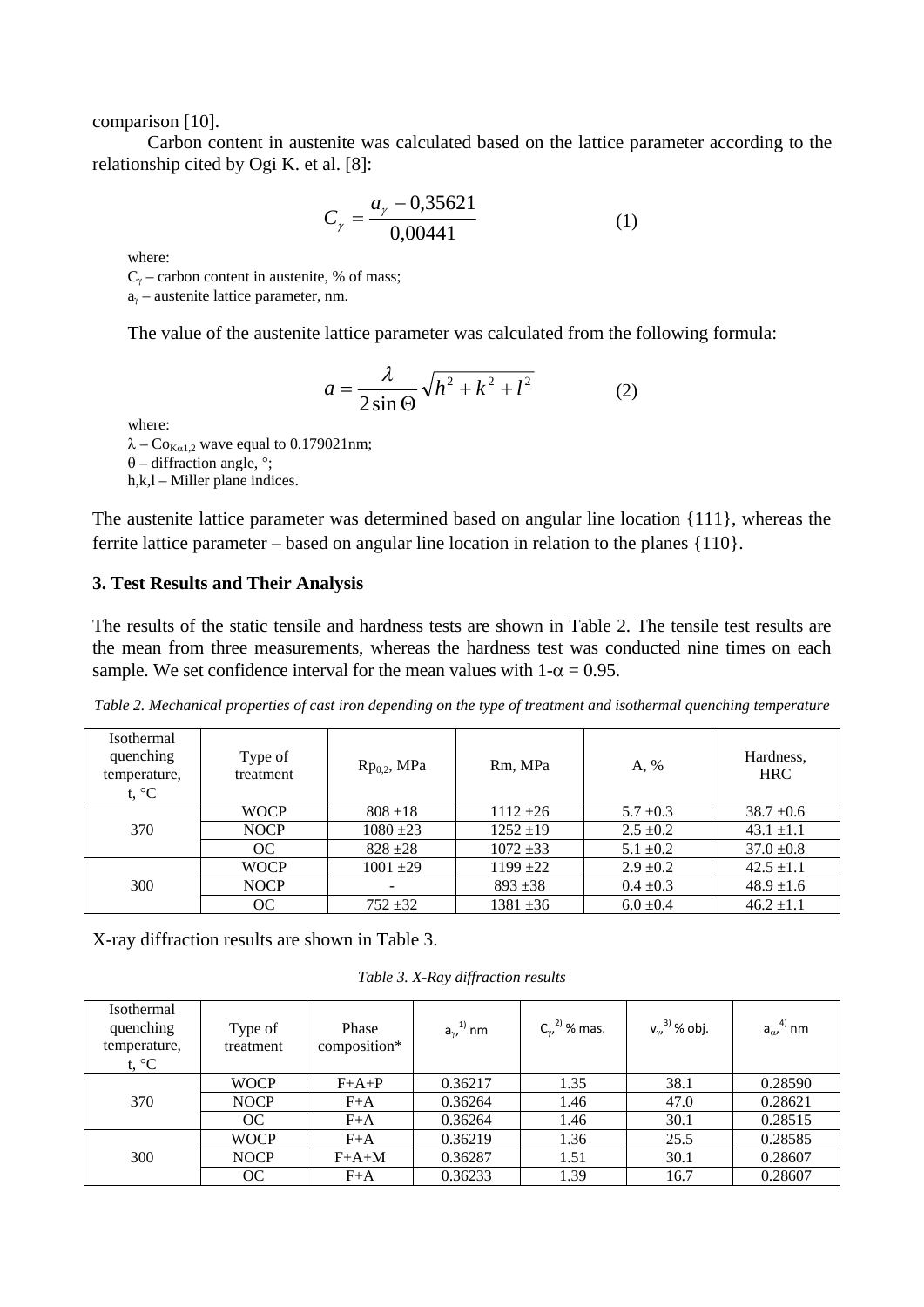$* F$  - ferrite, A – austenite, P – pearlite, M – martensite

 $\frac{1}{2}$  austenite lattice parameter,  $\frac{2}{2}$  carbon content in austenite,  $\frac{3}{2}$  volumetric percentage of austenite,  $\frac{4}{2}$  ferrite lattice parameter The microstructure of cast iron quenched isothermally at  $370^{\circ}$ C is shown in Figure 3.



*Figure 3. The microstructure of cast iron quenched isothermally at 370°C, magnified 3000x times, nital etched a) WOCP; b) NOCP; c) OC* 

The microstructure of cast iron quenched isothermally at  $300^{\circ}$ C is shown in Figure 4.



*Figure 4. The microstructure of cast iron quenched isothermally at 300° C, magnified 250x times, nital etched a) WOCP; b) NOCP; c) OC* 

In the case of isothermal quenching at 370°C (upper ausferrite), any treatment (WOCP, NOCP, OC) increases strength two times as compared to cast iron in as-cast condition. High-temperature thermomechanical treatment causes slight increase in tensile strength and plasticity as compared to cast iron which is not treated mechanically (OC) (Table 2). The relatively small WOCP effect occurs due to the presence of some pearlite in the structure beside ausferrite (Figure 3a). Sole presence of upper ausferrite could not be achieved because of low hardening capability of cast iron. Hence, for WOCP, alloy cast iron should be used, for instance with copper or nickel content. Low-temperature thermomechanical treatment leads to the increase of strength indices ( $Rm =$ 1250MPa,  $Rp_{0,2} = 1080MPa$  as well as hardness (43HRC). Plasticity, however, is lowered. Relative elongation is 2.5%. NOCP treatment influences ausferrite morphology. Fibre orientation and the decrease of distance between ausferrite lines can be observed (Figure 3b). Example X-ray diffractogramms of cast iron after low-temperature thermomechanical treatment (NOCP) are shown in Figure 5.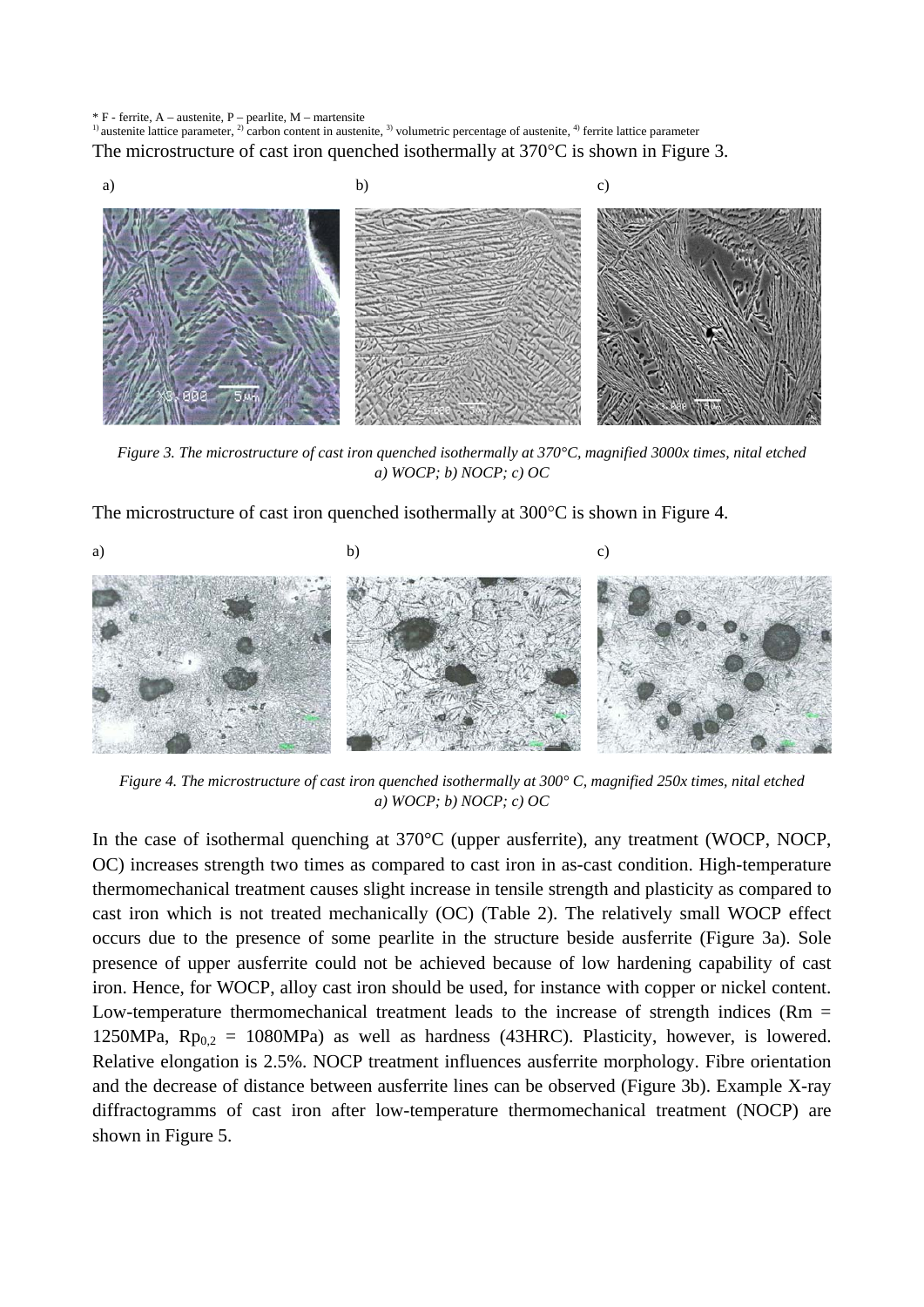

*Figure 5. Cast iron diffractogramm after NOCP, quenched isothermally at: a)*  $370^{\circ}$ C, b)  $300^{\circ}$ C

X-ray diffraction tests revealed that thermomechanical treatment increases austenite content as compared to cast iron undergoing only thermal treatment. Particularly high austenite content (47%) is present in cast iron undergoing NOCP.

With low-temperature thermomechanical treatment at 300<sup>o</sup>C, the objective will not be met (due to very low elongation and tensile strength). Obtained results can be explained by the presence of martensite in the structure (Figure 5b). Generally, it can be concluded that strength properties and hardness are higher in the case of quenching at 300°C, but plasticity is higher in the case of quenching at 370°C. Higher plasticity of cast iron at 370°C is related to higher content of austenite (Table 3) and ausferrite morphology (Figures 3 and 4).

### **4. Conclusions**

- High-temperature thermomechanical treatment with isothermal transformation at 370°C increases plasticity but lowers strength properties of cast iron as compared to 300°C;
- Low-temperature thermomechanical treatment with isothermal transformation at 370°C can be used to obtain grade EN-GJS-1200-2 of cast iron. NOCP at 300°C leads to martensite transformation in cast iron, which causes its premature brittle cracking;
- Favourable impact of thermomechanical treatment as compared to only thermal treatment occurs in isothermally quenched cast iron at 370°C;
- Introducing cold work during thermomechanical treatment results in increased content of stable high-carbon austenite, as compared to cast iron without any cold work.

## **References**

- [1] **Przybyłowicz K.** (2008), Engineering iron alloys, Ed. Technical University of Kielce, Kielce
- [2] **Lakišev N.P. Ščerbedinski G.W.** (2001), Goračaja plastičeskaja deformacja vysokopročnogo čuguna, *MITOM,* nr 11, s. 16-17.
- [3] **Dettloff S.M. i inni** (2002), Ausforming austempered ductile iron. *International Scientific Conference, ADI – Foundry's Offer for Designers and Users of Castings, Foundry Research Institute, Kraków,* s II/1-8.
- [4] **Guzik E.** (2001), Cast processing operations. Selected topics, Archives of Foundry, Academy of Sciences, Katowice, Monograph, No. 1M.
- [5] **Chengchang J., Shigen Z.** (2006), Study of new type ductile iron for rolling: Composition design. *Materials Science and Engineering*, A419, pp. 318-325.
- [6] **Szykowny T., Giętka T.** (2006), Quenching and tempering of hot rolled ductile iron, Archives of Foundry, Academy of Sciences, Katowice, R.6, No. 19, pp. 349-354.